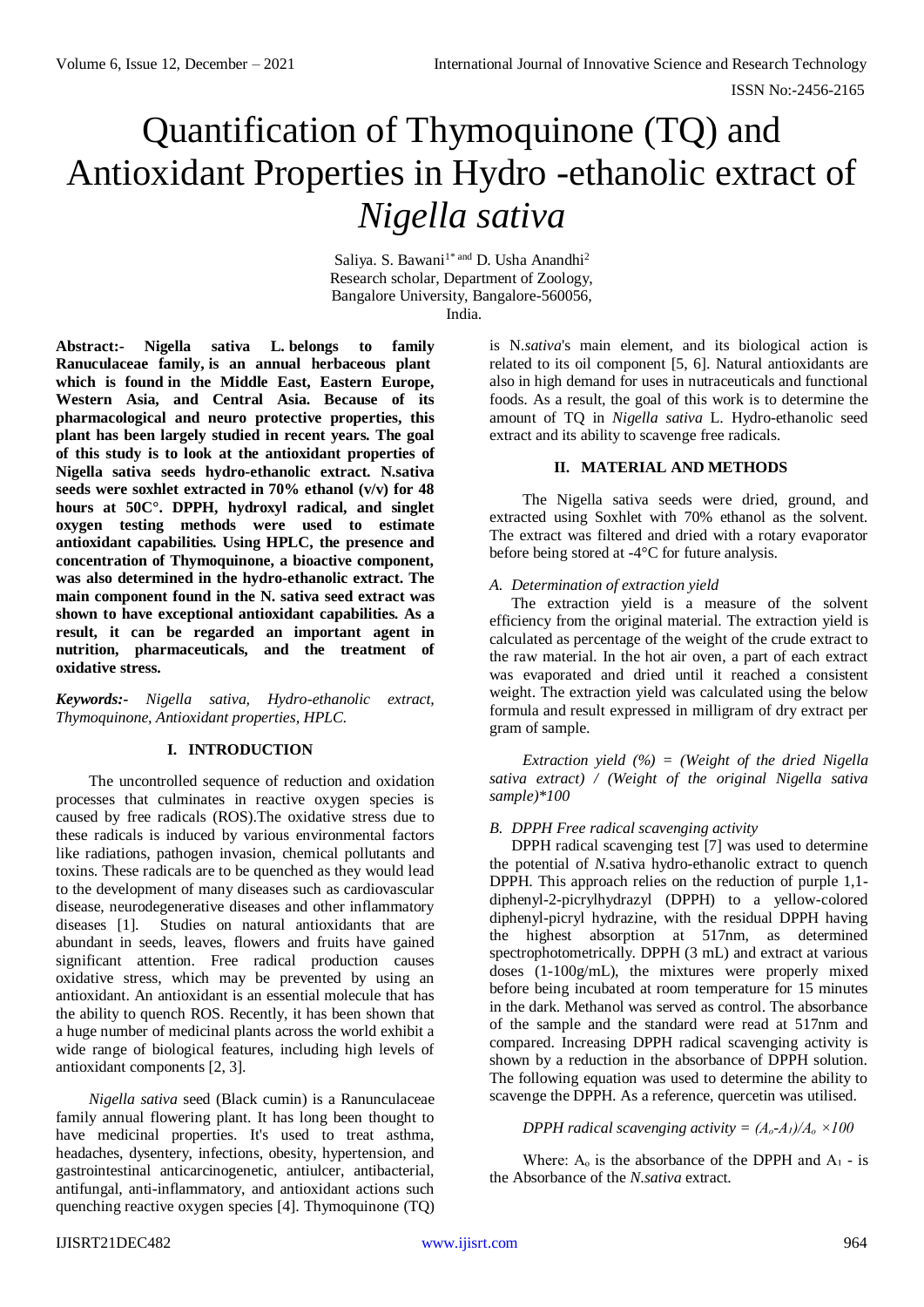#### ISSN No:-2456-2165

## *C. Hydroxyl radical scavenging assay:*

The 2-deoxyribose assay was used to determine the effect of the *N.sativa* extract on –OH radical. Various concentrations of extract were mixed with of deoxy ribose (0.6mL 1mM) and the volume made up by buffer (phosphate 1.6mL). The reaction mixture was incubated at an ambient temperature for 10 min and 0.4mL of phenyl hydrazine hydrochloride (0.2mM) was added. Further, reaction mixture was incubated for 1h after adding TCA and TBA (each of 1mL 2.8% and 1) and heated for 10 minutes. The absorbance was measured at 532nm and negative control without any antioxidant was considered 100% deoxyribose oxidation. The percentage of hydroxyl radical scavenging activity of *N*.*sativa* extract was determined by comparing with the negative control. Ascorbic acid was used as the standard [3].

## *D. Hydrogen peroxide scavenging assay*

Hydrogen peroxide radical scavenging activity of *N*.*sativa* extract was determined by adding hydrogen peroxide (1mL 1M) to *N*. sativa extract (1 mL), Ammonium molybdate (3%), sulphuric acid (2M) and potassium iodide (1.8 mM) was added. The mixture was titrated against sodium thiosulphate (5.09 mM). The end point was yellow to colourless. The reaction mixture without N.*sativa* extract was used as control. Ascorbic acid was used as the standard [8].

The percentage inhibition was calculated using the formula,

% Inhibition = 
$$
((V_0 - V_1)/V_0) \times 100
$$

Where,  $V_0$  - Volume of sodium thiosulphate used by control,  $V_1$  – Volume of sodium thiosulphate used by *N*.*sativa* extract.

# *E. Thymoquinone (TQ) quantification by HPLC:*

Thymoquinone in *N. Sativa* ethanolic extract was quantified by HPLC (High Pressure Liquid Chromatography) in a Shimadzu HPLC model followed the method [9].

# *F. Statistical Analysis:*

All data were represented as mean  $\pm$  SD of means of 3replicates. The  $IC_{50}$  were calculated using Graph Pad Prism Software (version 6).

## **III. RESULTS AND DISCUSSIONS**

#### *A. Extraction yield*

The extraction yield of Hydro-ethanolic extract of *Nigella sativa* was calculated, the average percentage yield of 3 replicates was 34.42±0.69 %.

## *B. DPPH radical scavenging assay*

The radical scavenging activity of antioxidant substances is commonly measured using DPPH, a stable free radical. It is based on the formation of a non-radical from the reduction of DPPH solution in the presence of a hydrogen donating antioxidant. The antioxidant capacity of the *N.sativa* hydro ethanolic extract against DPPH was raised when the concentration of the extract was increased, with an  $IC_{50}$ value of 29.5g/mL. (Fig 1: A). In the ascorbic acid standard, a parabolic pattern (1-10g/mL) was found, with linearity in scavenging activity up to 10g/mL and no substantial increase in scavenging potential above this dose. The scavenging activity increased with the rise in concentration in the current investigation. Similar tests in petroleum ether, distilled water, and methanol extract revealed a dosedependent increase in scavenging activity [10].

## *C. Hydroxyl radical scavenging assay*

*N.sativa* extract and conventional ascorbic acid both prevent hydroxyl radical-mediated deoxyribose breakdown in this assay. The extract has a lower  $IC_{50}$  value of 48.52  $g/mL$  than the standard of 49.8  $g/mL$ . (Fig 1: B). One of the most strong reactive oxygen species in the biological system is hydroxyl radical. It interacts with polyunsaturated fatty acid moieties in cell membrane phospholipids, causing oxidative cell damage. In a concentration-dependent manner, the extract and the standard scavenged the hydroxyl radical generated by the Fe2+ ascorbic acid and EDTA – H2O2 system.. This finding shows that *N.sativa* seed extract might be employed as an alternative to synthetic antioxidants in the fight against hydroxyl radical oxidation [11, 12].



Fig. 1: (A) DPPH radical scavenging activity. (B) Hydroxyl radical scavenging activity.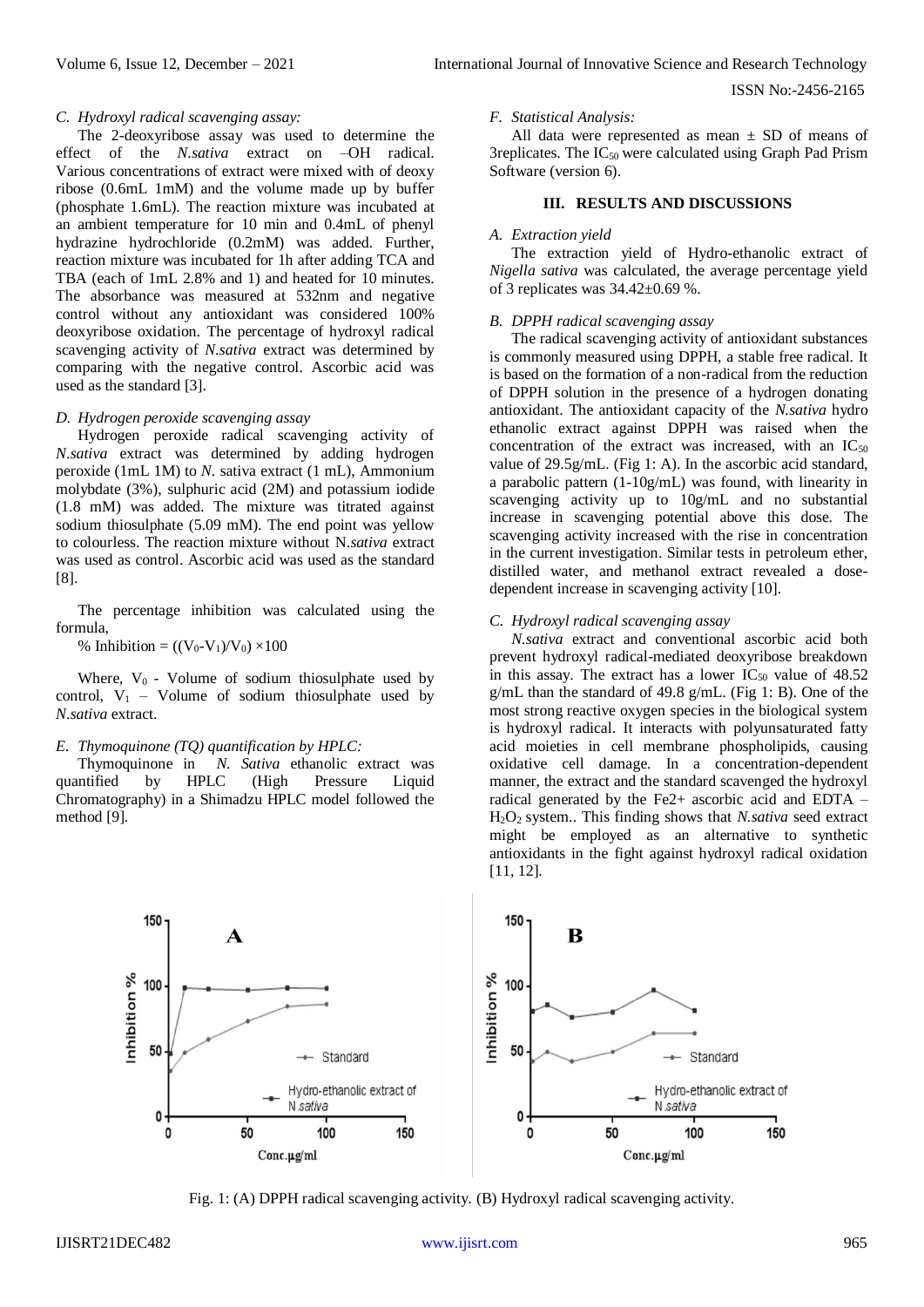ISSN No:-2456-2165

#### *D. Hydrogen peroxide radical scavenging assay*

The hydroxide scavenging assay revealed that *N.sativa* had a lower inhibition of 33.33 % than conventional Ascorbic acid, which had a higher inhibition of 46.1 %. Hydrogen peroxide  $(H_2O_2)$  is a mild oxidising agent that inactivates certain enzymes directly, generally by oxidising crucial thiol (-SH) groups.  $H_2O_2$  controls a wide range of biological activities and plays an important role in signalling. Nejdet *et al* reported that reducing power in

methanolic extract of *N.sativa* showed increased with increasing concentrations [13].

#### *E. HPLC Quantification of Thymoquinone (TQ)*

HPLC analysis was performed on the hydro-ethanolic extract of *N*.*sativa*. The amount of TQ was found to be 0.25% in the extract. Ashraf *et al 2018* reported depending upon the choice of solvent and extraction technique the antioxidant potential of thymoquinone and content varies [14, 15].



Fig.2: *N*.*sativa* L. seed extract HPLC peak

#### **IV. CONCLUSION**

The Antioxidant ability of the Hydro-ethanolic extract demonstrated a considerable antioxidant activity, and it also validated the existence of Thymoquinone, according to the findings of this study. TQ is the most common bioactive component utilized in the treatment of numerous ailments in the past. More bioactive chemical isolation and therapeutic value assessment in live models are needed.

## **ACKNOWLEDGEMENT**

The author acknowledges financial support from the Directorate of Minorities, Government of Karnataka, and the Department of Zoology, Bangalore University.

#### **REFERENCES**

- [1.] Afshari, M., Rahimmalek, M., & Miroliaei, M. (2018). Variation in polyphenolic profiles, antioxidant and antimicrobial activity of different achillea species as natural sources of antiglycative compounds. *Chemistry & biodiversity*, *15*(8), e1800075.
- [2.] Stalin, N. (2018). Screening of phytochemicaland pharmacological activities of Syzygium caryophyllatum(L.)Alston. *ClinicalPhytoscience*, *4*(1)
- [3.] Abhirama, B. R., Sundaram, R. S., & Kumar, R. S. (2017). Studies on in vitro Antioxidant and Free Radical Scavenging Activities of Ethanol Extract of Whole Plant Biophytum sensitivum (Linn.) DC. *Asian Journal of Chemistry*, *29*(3), 519.
- [4.] Venkatachallam, S. K. T., Pattekhan, H., Divakar, S., & Kadimi, U. S. (2010). Chemical composition of Nigella sativa L. seed extracts obtained by

supercriticalcarbondioxide. *Journal of food science and technology*, *47*(6), 598-605.

- [5.] Radad, K., Hassanein, K., Al-Shraim, M., Moldzio, R., & Rausch, W. D. (2014). Thymoquinone ameliorates lead-induced brain damage in Sprague Dawley rats. *Experimental and Toxicologic Pathology*, *66*(1), 13-17.
- [6.] Gupta, B., Ghosh, K. K., & Gupta, R. C. (2016). Thymoquinone. In *Nutraceuticals* (pp. 541-550). Academic Press.
- [7.] Rahman, M. M., Islam, M. B., Biswas, M., & Alam, A. K. (2015). In vitro antioxidant and free radical scavenging activity of different parts of Tabebuia pallida growing in Bangladesh. *BMC research notes*, *8*(1), 1-9.
- [8.] Maswada, H. F., & Maswada, H. F. (2013). Assessment of total antioxidant capacity and antiradical scavenging activity of three Egyptian wild plants. *Journal of Medical Sciences*, *13*(7), 546.
- [9.] Salmani, J. M. M., Asghar, S., Lv, H., & Zhou, J. (2014). Aqueous solubility and degradation kinetics of the phytochemical anticancer thymoquinone; probing the effects of solvents, pH and light. *Molecules*, *19*(5), 5925-5939.
- [10.] Reddy, S. H., Al-Kalbani, A. S., & Al-Rawahi, A. S. (2018). Studies on phytochemical screening-GC-MS characterization, antimicrobial and antioxidant assay of black cumin seeds (Nigella sativa) and Senna alexandria (Cassia angustifolia)solventextracts. *International Journal of Pharmaceutical Sciences and Research*, *9*(2), 490-497.
- [11.] Treml, J., & Šmejkal, K. (2016). Flavonoids as potent scavengers of hydroxyl radicals. *Comprehensive reviews in food science and food safety*, *15*(4), 720- 738.